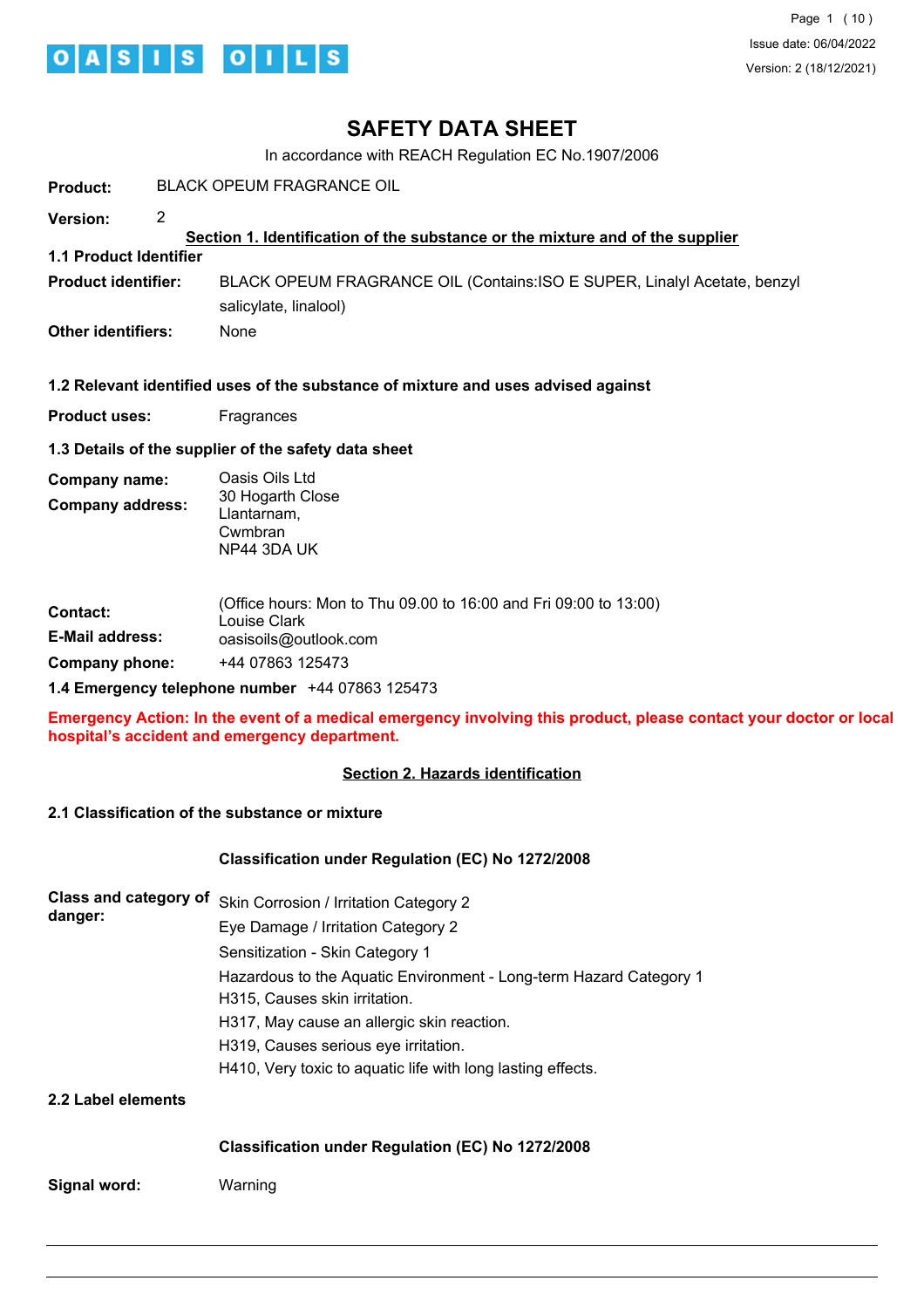Page 2 (10) Issue date: 06/04/2022 Version: 2 (18/12/2021)

# **SAFETY DATA SHEET**

In accordance with REACH Regulation EC No.1907/2006

| <b>Product:</b>                     | <b>BLACK OPEUM FRAGRANCE OIL</b> |                                                                                                                                                                                                                                                                                                                                                                                                                                                                                                                                                                                                                                                                                                                                                                                                                                                                                      |  |  |  |
|-------------------------------------|----------------------------------|--------------------------------------------------------------------------------------------------------------------------------------------------------------------------------------------------------------------------------------------------------------------------------------------------------------------------------------------------------------------------------------------------------------------------------------------------------------------------------------------------------------------------------------------------------------------------------------------------------------------------------------------------------------------------------------------------------------------------------------------------------------------------------------------------------------------------------------------------------------------------------------|--|--|--|
| <b>Version:</b>                     | $\overline{2}$                   |                                                                                                                                                                                                                                                                                                                                                                                                                                                                                                                                                                                                                                                                                                                                                                                                                                                                                      |  |  |  |
| <b>Hazard statements:</b>           |                                  | H315, Causes skin irritation.<br>H317, May cause an allergic skin reaction.<br>H319, Causes serious eye irritation.<br>H410, Very toxic to aquatic life with long lasting effects.                                                                                                                                                                                                                                                                                                                                                                                                                                                                                                                                                                                                                                                                                                   |  |  |  |
| Supplemental<br>Information:        |                                  | EUH208, Contains CASHMERAN, DAMASCENONE, Exaltolide, PERU OIL HTC, citronellol,<br>floralozone, geraniol, geranyl acetate, helional, heliotropin, hexyl cinnamic aldehyde,<br>hydroxycitronellal, limonene. May produce an allergic reaction.                                                                                                                                                                                                                                                                                                                                                                                                                                                                                                                                                                                                                                        |  |  |  |
| <b>Precautionary</b><br>statements: |                                  | P261, Avoid breathing vapour or dust.<br>P264, Wash hands and other contacted skin thoroughly after handling.<br>P272, Contaminated work clothing should not be allowed out of the workplace.<br>P273, Avoid release to the environment.<br>P280, Wear protective gloves/eye protection/face protection.<br>P302/352, IF ON SKIN: Wash with plenty of soap and water.<br>P305/351/338, IF IN EYES: Rinse cautiously with water for several minutes. Remove contact<br>lenses, if present and easy to do. Continue rinsing.<br>P333/313, If skin irritation or rash occurs: Get medical advice/attention.<br>P337/313, If eye irritation persists: Get medical advice/attention.<br>P362, Take off contaminated clothing and wash before reuse.<br>P391, Collect spillage.<br>P501, Dispose of contents/container to approved disposal site, in accordance with local<br>regulations. |  |  |  |



**2.3 Other hazards**

**Other hazards:** None

## **Section 3. Composition / information on ingredients**

# **3.2 Mixtures**

### **Contains:**

| <b>Name</b>                                         | CAS        | EC        | <b>REACH Registration</b><br>No. | $\%$   | $ {\sf Classification~for} $<br>(CLP) 1272/2008 |
|-----------------------------------------------------|------------|-----------|----------------------------------|--------|-------------------------------------------------|
| IHEXENYL SALICYLATE 65405-77-8<br>ICIS <sub>3</sub> |            | 265-745-8 |                                  | 10.50% | IEH A1-EH C1:H410 -                             |
| <b>IISO E SUPER</b>                                 | 54464-57-2 | 259-174-3 |                                  | 10.23% | $ SCI 2-SS 1B-EH C1 $<br>IH315-H317-H410.-      |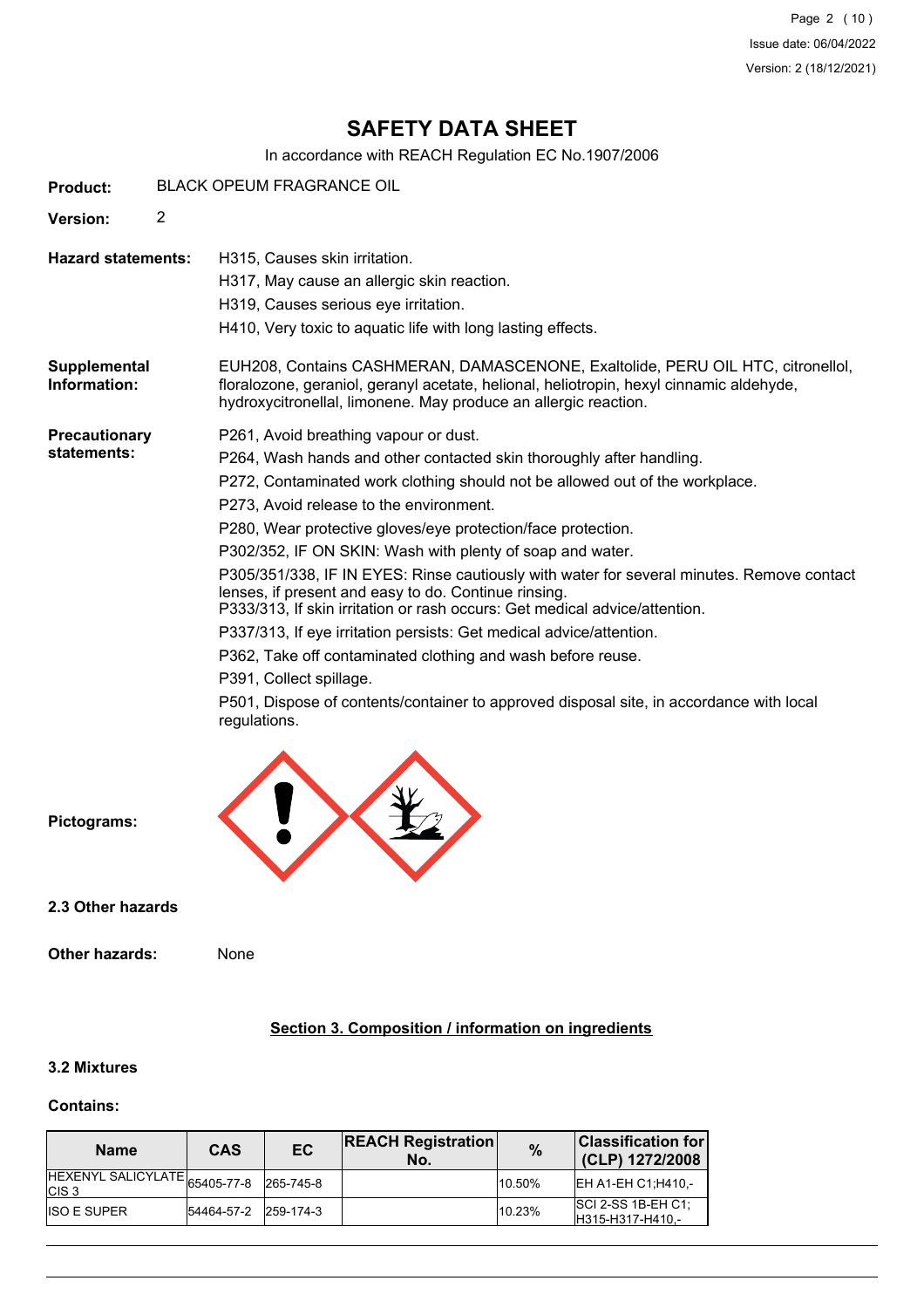Page 3 (10) Issue date: 06/04/2022 Version: 2 (18/12/2021)

# **SAFETY DATA SHEET**

In accordance with REACH Regulation EC No.1907/2006

#### **Product:** BLACK OPEUM FRAGRANCE OIL

### **Version:** 2

|                                                                                                  |             |           |       | SS 1B-EH C3;H317-                                                       |
|--------------------------------------------------------------------------------------------------|-------------|-----------|-------|-------------------------------------------------------------------------|
| benzyl salicylate                                                                                | 118-58-1    | 204-262-9 | 6.65% | H412,-                                                                  |
| 1,3,4,6,7,8-hexahydro-<br>4,6,6,7,8,8-<br>hexamethylcyclopenta<br>$(q)$ -2-benzopyran            | 1222-05-5   | 214-946-9 | 3.88% | EH A1-EH C1;H410,-                                                      |
| <b>ETHYL LINALOL</b><br>(4973001)                                                                | 10339-55-6  | 233-732-6 | 3.60% | SCI 2-EDI 2;H315-<br>H319,-                                             |
| VANILLIN                                                                                         | 121-33-5    | 204-465-2 | 3.00% | EDI 2;H319,-                                                            |
| <b>I</b> Habanolide                                                                              | 111879-80-2 | 422-320-3 | 2.75% | EH A1-EH C2; H400-<br>H411,-                                            |
| <b>FLOROSA/PYRANOL</b><br><b>I</b> BASF/FLORIFFOL/FLO<br><b>I</b> ROSOL/FLOROL/FLOR<br>ALPYRANOL | 63500-71-0  | 405-040-6 | 2.30% | EDI 2;H319,-                                                            |
| Linalyl Acetate                                                                                  | 115-95-7    | 204-116-4 | 1.97% | SCI 2-SS 1B;H315-<br>H317,-                                             |
| llinalool                                                                                        | 78-70-6     | 201-134-4 | 1.86% | <b>SCI 2-EDI 2-SS 1B;</b><br>H315-H317-H319,-                           |
| hydroxycitronellal                                                                               | 107-75-5    | 203-518-7 | 1.85% | EDI 2-SS 1B;H317-<br>H319,-                                             |
| <b>ETHYL MALTOL</b><br>(ZX0831)                                                                  | 4940-11-8   | 225-582-5 | 1.70% | ATO 4:H302,-                                                            |
| <b>SANDALMYSORE</b><br>CORE (BLANOVA<br>SMC)                                                     | 28219-60-5  | 248-907-2 | 1.20% | EDI 2-EH C2;H319-<br>H411,-                                             |
| hexyl cinnamic aldehyde 101-86-0                                                                 |             | 202-983-3 | 1.14% | SS 1B-EH A1-EH C2;<br>H317-H400-H411,-                                  |
| heliotropin                                                                                      | 120-57-0    | 204-409-7 | 0.95% | SS 1B; H317,-                                                           |
| Ihelional                                                                                        | 1205-17-0   | 214-881-6 | 0.75% | SS 1B-REP 2-EH C2;<br>H317-H361-H411,-                                  |
| <b>I</b> CASHMERAN                                                                               | 33704-61-9  | 251-649-3 | 0.65% | SCI 2-EDI 2-SS 1B-EH<br>C2;H315-H317-H319-<br>H411.-                    |
| IPERU OIL HTC                                                                                    | 8007-00-9   | 232-352-8 | 0.60% | EDI 1-SS 1-STO-RE 2-<br>EH A1-EH C2;H317-<br>H318-H373-H400-<br>H411.-  |
| Ifloralozone                                                                                     | 67634-15-5  | 266-814-2 | 0.50% | <b>SCI 2-SS 1B-EH A1-</b><br>EH C2;H315-H317-<br>H400-H411.-            |
| <b>IAMBRETTOLIDE</b>                                                                             | 28645-51-4  | 249-120-7 | 0.35% | EH A1-EH C1;H410,-                                                      |
| llimonene                                                                                        | 5989-27-5   | 227-813-5 | 0.33% | FL 3-SCI 2-SS 1B-AH<br>1-EH A1-EH C1;H226-<br>H304-H315-H317-<br>H410,- |
| geranyl acetate                                                                                  | 105-87-3    | 203-341-5 | 0.30% | SCI 2-SS 1B-EH C3,<br>H315-H317-H412,-                                  |
| Exaltolide                                                                                       | 106-02-5    | 203-354-6 | 0.28% | SS 1B-EH C2;H317-<br>H411.-                                             |
| geraniol                                                                                         | 106-24-1    | 203-377-1 | 0.15% | SCI 2-EDI 1-SS 1B;<br>H315-H317-H318,-                                  |
| <b>I</b> citronellol                                                                             | 106-22-9    | 203-375-0 | 0.15% | SCI 2-EDI 2-SS 1B;<br>H315-H317-H319,-                                  |
| <b>I</b> INDOL                                                                                   | 120-72-9    | 204-420-7 | 0.14% | ATO 4-ATD 3-EDI 1;<br>H302-H311-H318,-                                  |
| <b>IDAMASCENONE</b>                                                                              | 23696-85-7  |           | 0.09% | SCI 2-SS 1A-EH C2;<br>H315-H317-H411,-                                  |
| alpha-Cedrene                                                                                    | 469-61-4    | 207-418-4 | 0.05% | AH 1-EH A1-EH C1;<br>H304-H410,-                                        |

### **Substances with Community workplace exposure limits:**

Not Applicable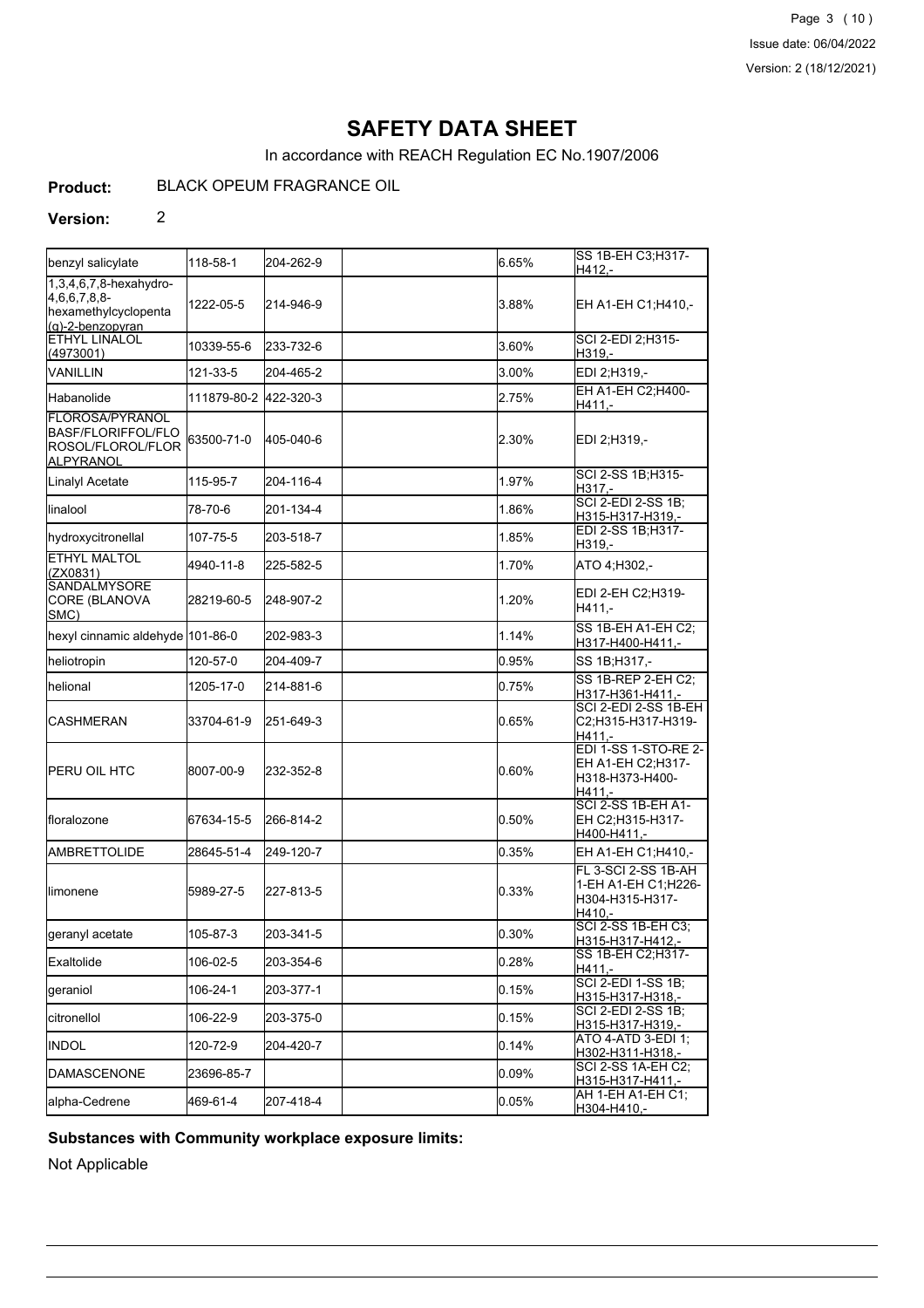Page 4 (10) Issue date: 06/04/2022 Version: 2 (18/12/2021)

# **SAFETY DATA SHEET**

In accordance with REACH Regulation EC No.1907/2006

**Product:** BLACK OPEUM FRAGRANCE OIL

**Version:** 2

**Substances that are persistent, bioaccumulative and toxic or very persistent and very bioaccumulative, greater than 0.1%:**

Not Applicable

### **Section 4. First-aid measures**

#### **4.1 Description of first aid measures**

| Inhalation:           | Remove from exposure site to fresh air, keep at rest, and obtain medical attention.                                                 |
|-----------------------|-------------------------------------------------------------------------------------------------------------------------------------|
| Eye exposure:         | IF IN EYES: Rinse cautiously with water for several minutes. Remove contact lenses, if present<br>and easy to do. Continue rinsing. |
| <b>Skin exposure:</b> | IF ON SKIN: Wash with plenty of soap and water.                                                                                     |
| Ingestion:            | Rinse mouth with water and obtain medical attention.                                                                                |

### **4.2 Most important symptoms and effects, both acute and delayed**

Causes skin irritation.

May cause an allergic skin reaction.

Causes serious eye irritation.

#### **4.3 Indication of any immediate medical attention and special treatment needed**

None expected, see Section 4.1 for further information.

## **SECTION 5: Firefighting measures**

#### **5.1 Extinguishing media**

Suitable media: Carbon dioxide, Dry chemical, Foam.

## **5.2 Special hazards arising from the substance or mixture**

In case of fire, may be liberated: Carbon monoxide, Unidentified organic compounds.

### **5.3 Advice for fire fighters:**

In case of insufficient ventilation, wear suitable respiratory equipment.

#### **Section 6. Accidental release measures**

#### **6.1 Personal precautions, protective equipment and emergency procedures:**

Avoid inhalation. Avoid contact with skin and eyes. See protective measures under Section 7 and 8.

#### **6.2 Environmental precautions:**

Keep away from drains, surface and ground water, and soil.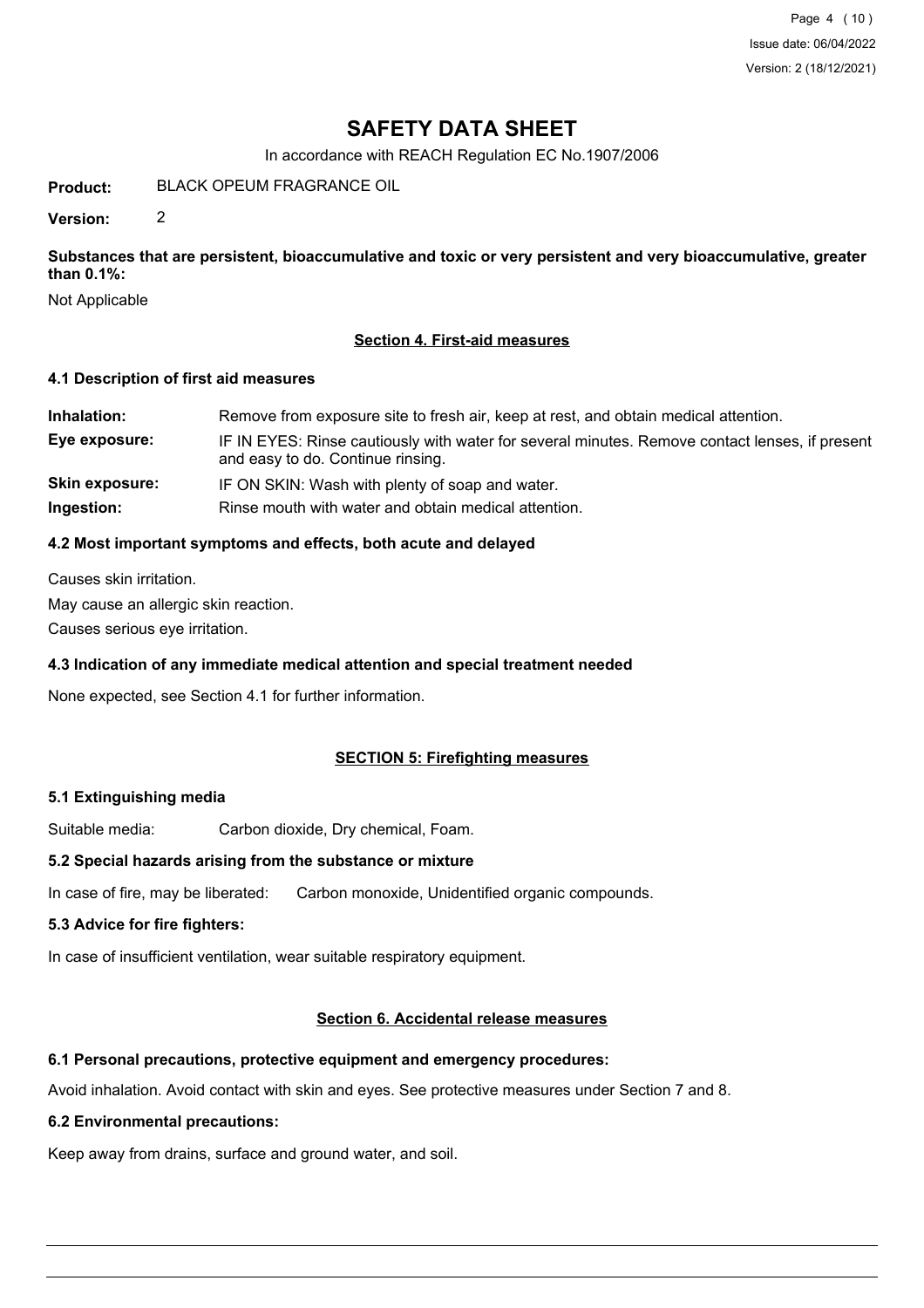Page 5 (10) Issue date: 06/04/2022 Version: 2 (18/12/2021)

# **SAFETY DATA SHEET**

In accordance with REACH Regulation EC No.1907/2006

**Product:** BLACK OPEUM FRAGRANCE OIL

**Version:** 2

#### **6.3 Methods and material for containment and cleaning up:**

Remove ignition sources. Provide adequate ventilation. Avoid excessive inhalation of vapours. Contain spillage immediately by use of sand or inert powder. Dispose of according to local regulations.

#### **6.4 Reference to other sections:**

Also refer to sections 8 and 13.

#### **Section 7. Handling and storage**

#### **7.1 Precautions for safe handling:**

Keep away from heat, sparks, open flames and hot surfaces. - No smoking. Use personal protective equipment as required. Use in accordance with good manufacturing and industrial hygiene practices. Use in areas with adequate ventilation Do not eat, drink or smoke when using this product.

#### **7.2 Conditions for safe storage, including any incompatibilities:**

Store in a well-ventilated place. Keep container tightly closed. Keep cool. Ground/bond container and receiving equipment. Use explosion-proof electrical, ventilating and lighting equipment. Use only non-sparking tools. Take precautionary measures against static discharge.

#### **7.3 Specific end use(s):**

Fragrances: Use in accordance with good manufacturing and industrial hygiene practices.

#### **Section 8. Exposure controls/personal protection**

#### **8.1 Control parameters**

Workplace exposure limits: Not Applicable

#### **8.2 Exposure Controls**

#### **Eye / Skin Protection**

Wear protective gloves/eye protection/face protection

#### **Respiratory Protection**

Under normal conditions of use and where adequate ventilation is available to prevent build up of excessive vapour, this material should not require special engineering controls. However, in conditions of high or prolonged use, or high temperature or other conditions which increase exposure, the following engineering controls can be used to minimise exposure to personnel: a) Increase ventilation of the area with local exhaust ventilation. b) Personnel can use an approved, appropriately fitted respirator with organic vapour cartridge or canisters and particulate filters. c) Use closed systems for transferring and processing this material.

Also refer to Sections 2 and 7.

#### **Section 9. Physical and chemical properties**

#### **9.1 Information on basic physical and chemical properties**

Appearance: Not determined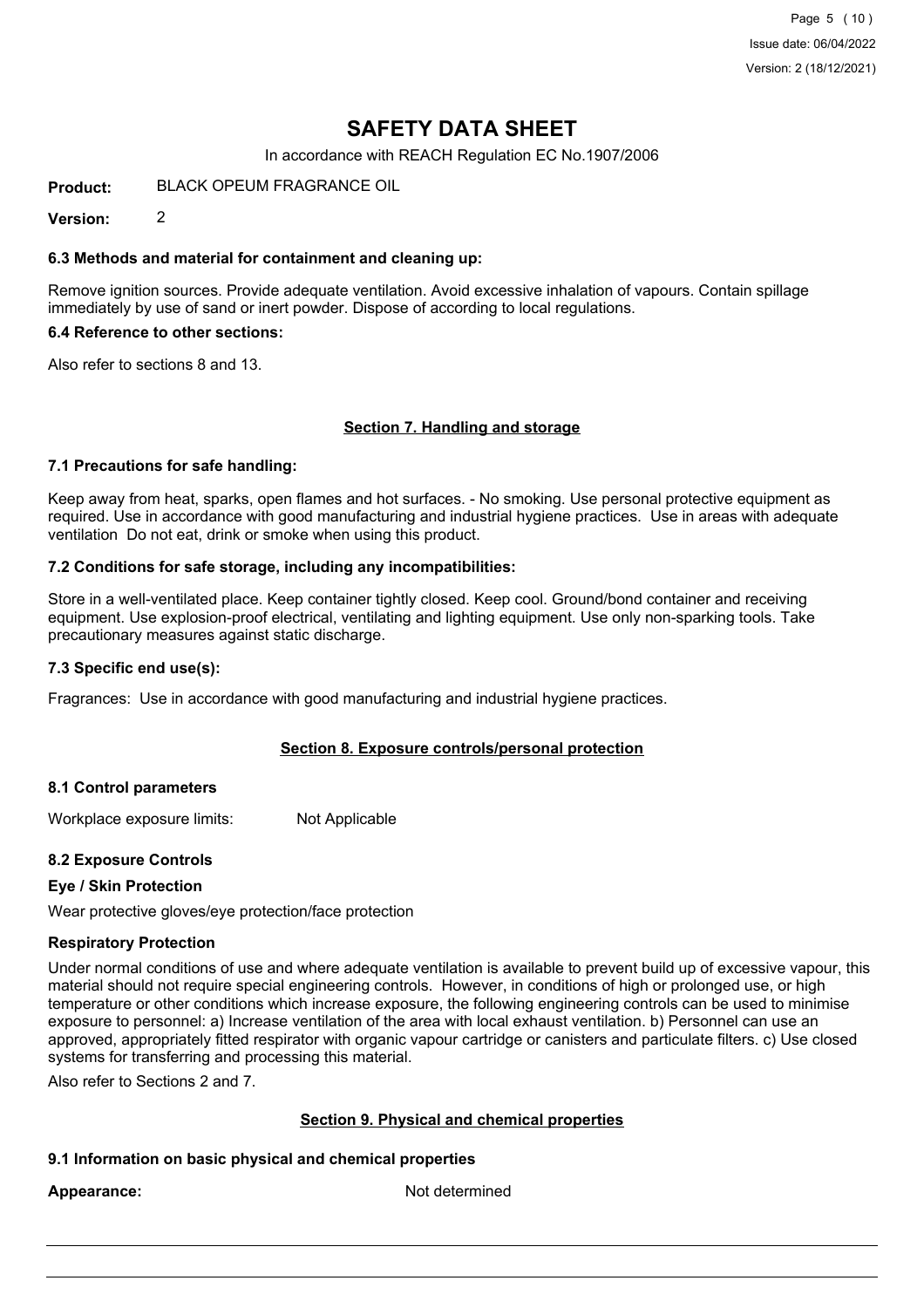Page 6 (10) Issue date: 06/04/2022 Version: 2 (18/12/2021)

# **SAFETY DATA SHEET**

In accordance with REACH Regulation EC No.1907/2006

| Product: | <b>BLACK OPEUM FRAGRANCE OIL</b> |
|----------|----------------------------------|
|          |                                  |

**Version:** 2

| Not determined                               |
|----------------------------------------------|
| Not determined                               |
| Not determined                               |
| Not determined                               |
| Not determined                               |
| >75 °C                                       |
| Not determined                               |
| Not determined                               |
| Product does not present an explosion hazard |
| Not determined                               |
| Not determined                               |
| Not determined                               |
| Not determined                               |
| Not determined                               |
| Not determined                               |
| Not determined                               |
| Not determined                               |
| Not expected                                 |
| Not expected                                 |
|                                              |

#### **9.2 Other information:** None available

#### **Section 10. Stability and reactivity**

#### **10.1 Reactivity:**

Presents no significant reactivity hazard, by itself or in contact with water.

### **10.2 Chemical stability:**

Good stability under normal storage conditions.

## **10.3 Possibility of hazardous reactions:**

Not expected under normal conditions of use.

## **10.4 Conditions to avoid:**

Avoid extreme heat.

## **10.5 Incompatible materials:**

Avoid contact with strong acids, alkalis or oxidising agents.

# **10.6 Hazardous decomposition products:**

Not expected.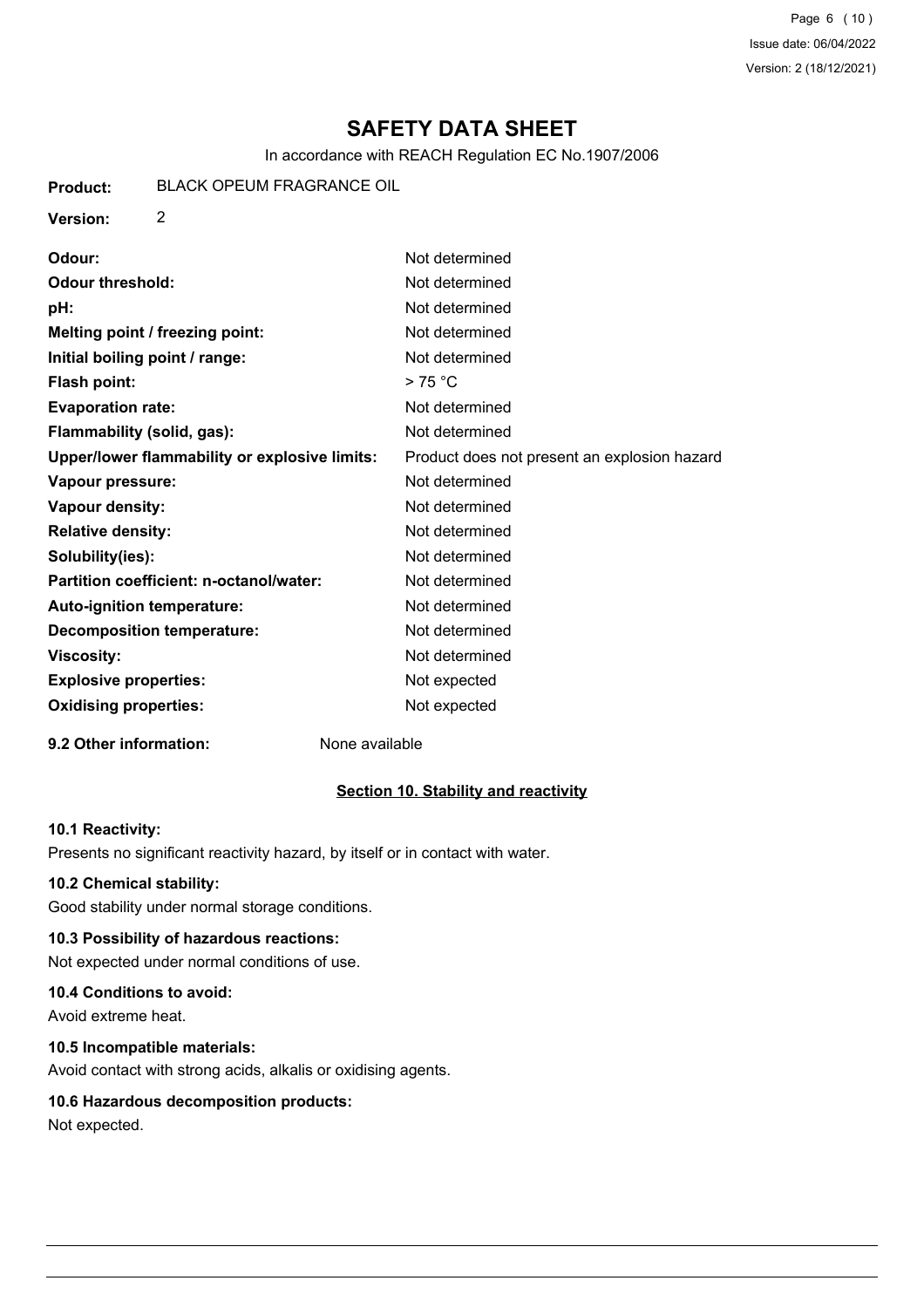# **SAFETY DATA SHEET**

In accordance with REACH Regulation EC No.1907/2006

**Product:** BLACK OPEUM FRAGRANCE OIL

**Version:** 2

#### **Section 11. Toxicological information**

#### **11.1 Information on toxicological effects**

This mixture has not been tested as a whole for health effects. The health effects have been calculated using the methods outlined in Regulation (EC) No 1272/2008 (CLP).

| <b>Acute Toxicity:</b>                    | Based on available data the classification criteria are not met. |
|-------------------------------------------|------------------------------------------------------------------|
| <b>Acute Toxicity Oral</b>                | >5000                                                            |
| <b>Acute Toxicity Dermal</b>              | >5000                                                            |
| Acute Toxicity Inhalation                 | Not Available                                                    |
| <b>Skin corrosion/irritation:</b>         | Skin Corrosion / Irritation Category 2                           |
| Serious eye damage/irritation:            | Eye Damage / Irritation Category 2                               |
| <b>Respiratory or skin sensitisation:</b> | Sensitization - Skin Category 1                                  |
| Germ cell mutagenicity:                   | Based on available data the classification criteria are not met. |
| <b>Carcinogenicity:</b>                   | Based on available data the classification criteria are not met. |
| <b>Reproductive toxicity:</b>             | Based on available data the classification criteria are not met. |
| <b>STOT-single exposure:</b>              | Based on available data the classification criteria are not met. |
| <b>STOT-repeated exposure:</b>            | Based on available data the classification criteria are not met. |
| <b>Aspiration hazard:</b>                 | Based on available data the classification criteria are not met. |

#### **Information about hazardous ingredients in the mixture**

| Ingredient                               | <b>CAS</b> | EC.               | LD50/ATE Oral | LD50/ATE<br><b>Dermal</b> | LC50/ATE<br><b>Inhalation</b> | <b>LC50</b><br>Route      |
|------------------------------------------|------------|-------------------|---------------|---------------------------|-------------------------------|---------------------------|
| <b>IETHYL MALTOL</b><br>$\vert$ (ZX0831) | 4940-11-8  | $ 225 - 582 - 5 $ | 1200          | Not available             | Not available                 | <b>INot</b><br>lavailable |
| <b>IINDOL</b>                            | 120-72-9   | 204-420-7         | 1000          | 790                       | Not available                 | <b>INot</b><br>lavailable |

Refer to Sections 2 and 3 for additional information.

## **Section 12. Ecological information**

#### **12.1 Toxicity:**

Very toxic to aquatic life with long lasting effects.

- **12.2 Persistence and degradability:** Not available **12.3 Bioaccumulative potential:** Not available
- **12.4 Mobility in soil:** Not available

#### **12.5 Results of PBT and vPvB assessment:**

This substance does not meet the PBT/vPvB criteria of REACH, annex XIII.

**12.6 Other adverse effects:** Not available

#### **Section 13. Disposal considerations**

#### **13.1 Waste treatment methods:**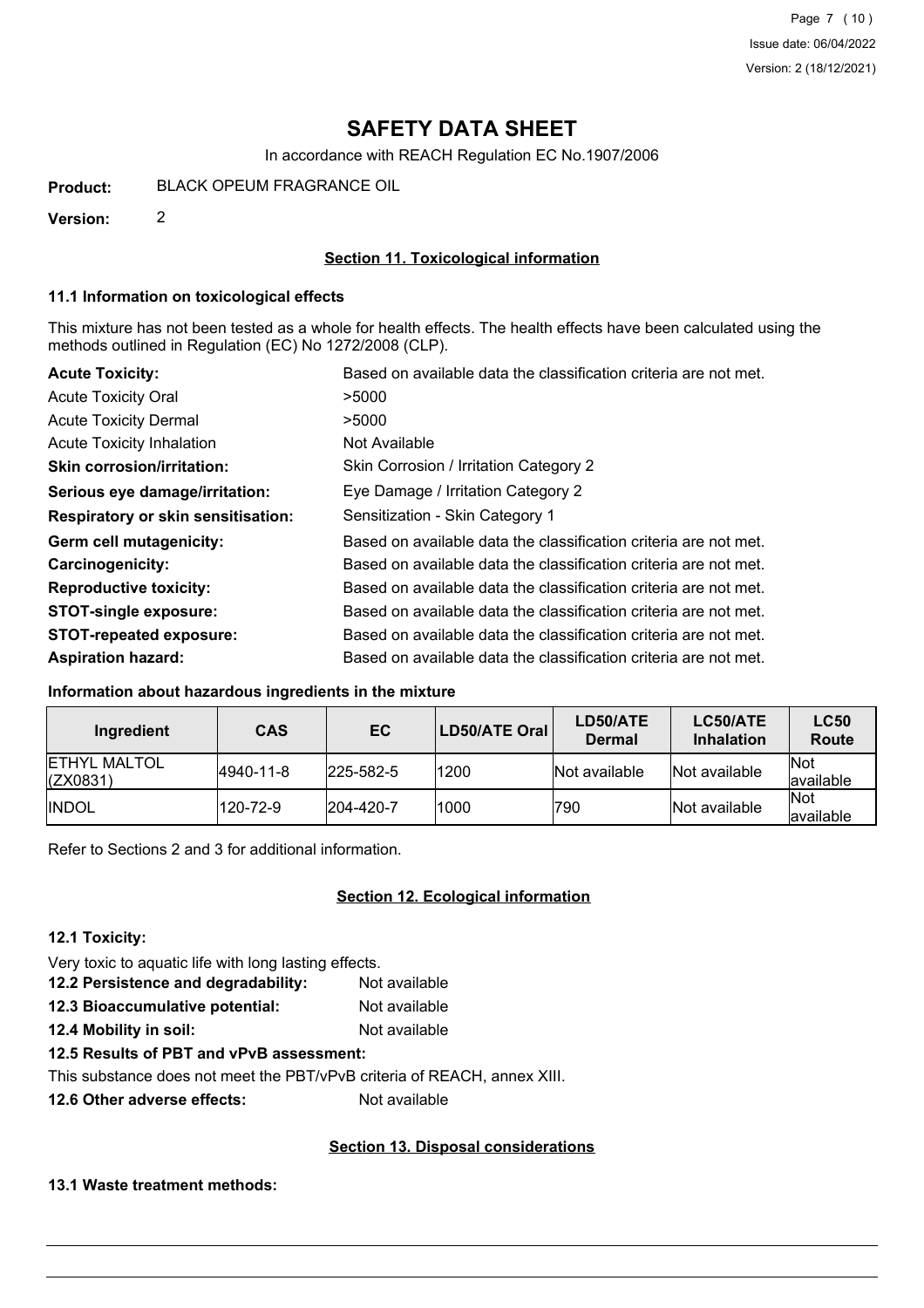# **SAFETY DATA SHEET**

In accordance with REACH Regulation EC No.1907/2006

**Product:** BLACK OPEUM FRAGRANCE OIL

**Version:** 2

Dispose of in accordance with local regulations. Avoid disposing into drainage systems and into the environment. Empty containers should be taken to an approved waste handling site for recycling or disposal.

#### **Section 14. Transport information**

| 14.1 UN number:                                                               | UN3082                                                                                         |
|-------------------------------------------------------------------------------|------------------------------------------------------------------------------------------------|
| 14.2 UN Proper Shipping Name:                                                 | ENVIRONMENTALLY HAZARDOUS SUBSTANCE, LIQUID, N.O.S.<br>(HEXENYL SALICYLATE CIS 3, ISO E SUPER) |
| 14.3 Transport hazard class(es):                                              | 9                                                                                              |
| <b>Sub Risk:</b>                                                              |                                                                                                |
| 14.4. Packing Group:                                                          | Ш                                                                                              |
| <b>14.5 Environmental hazards:</b>                                            | This is an environmentally hazardous substance.                                                |
| 14.6 Special precautions for user:                                            | None additional                                                                                |
| 14.7 Transport in bulk according to Annex II of MARPOL73/78 and the IBC Code: |                                                                                                |

Not applicable

#### **Section 15. Regulatory information**

### **15.1 Safety, health and environmental regulations/legislation specific for the substance or mixture** None additional

#### **15.2 Chemical Safety Assessment**

A Chemical Safety Assessment has not been carried out for this product.

#### **Section 16. Other information**

| <b>Concentration % Limits:</b>  | EH C1=86.40% EH C2=8.49% EH C3=0.84711334% EH C4=61.46% SCI<br>2=56.63% EDI 2=43.99% SS 1=9.77% |
|---------------------------------|-------------------------------------------------------------------------------------------------|
| <b>Total Fractional Values:</b> | EH C1=1.16 EH C2=11.78 EH C3=118.05 EH C4=1.63 SCI 2=1.77 EDI<br>2=2.27 SS 1=10.23              |

**Key to revisions:**

SECTION 3: Composition/information on ingredients

#### **Key to abbreviations:**

| <b>Abbreviation</b> | <b>Meaning</b>                                                     |
|---------------------|--------------------------------------------------------------------|
| IAH 1               | Aspiration Hazard Category 1                                       |
| ATD <sub>3</sub>    | Acute Toxicity - Dermal Category 3                                 |
| ATO 4               | Acute Toxicity - Oral Category 4                                   |
| IEDI 1              | Eye Damage / Irritation Category 1                                 |
| EDI <sub>2</sub>    | Eye Damage / Irritation Category 2                                 |
| IEH A1              | Hazardous to the Aquatic Environment - Acute Hazard Category 1     |
| IEH C1              | Hazardous to the Aquatic Environment - Long-term Hazard Category 1 |
| IEH C2              | Hazardous to the Aquatic Environment - Long-term Hazard Category 2 |
| <b>EH C3</b>        | Hazardous to the Aquatic Environment - Long-term Hazard Category 3 |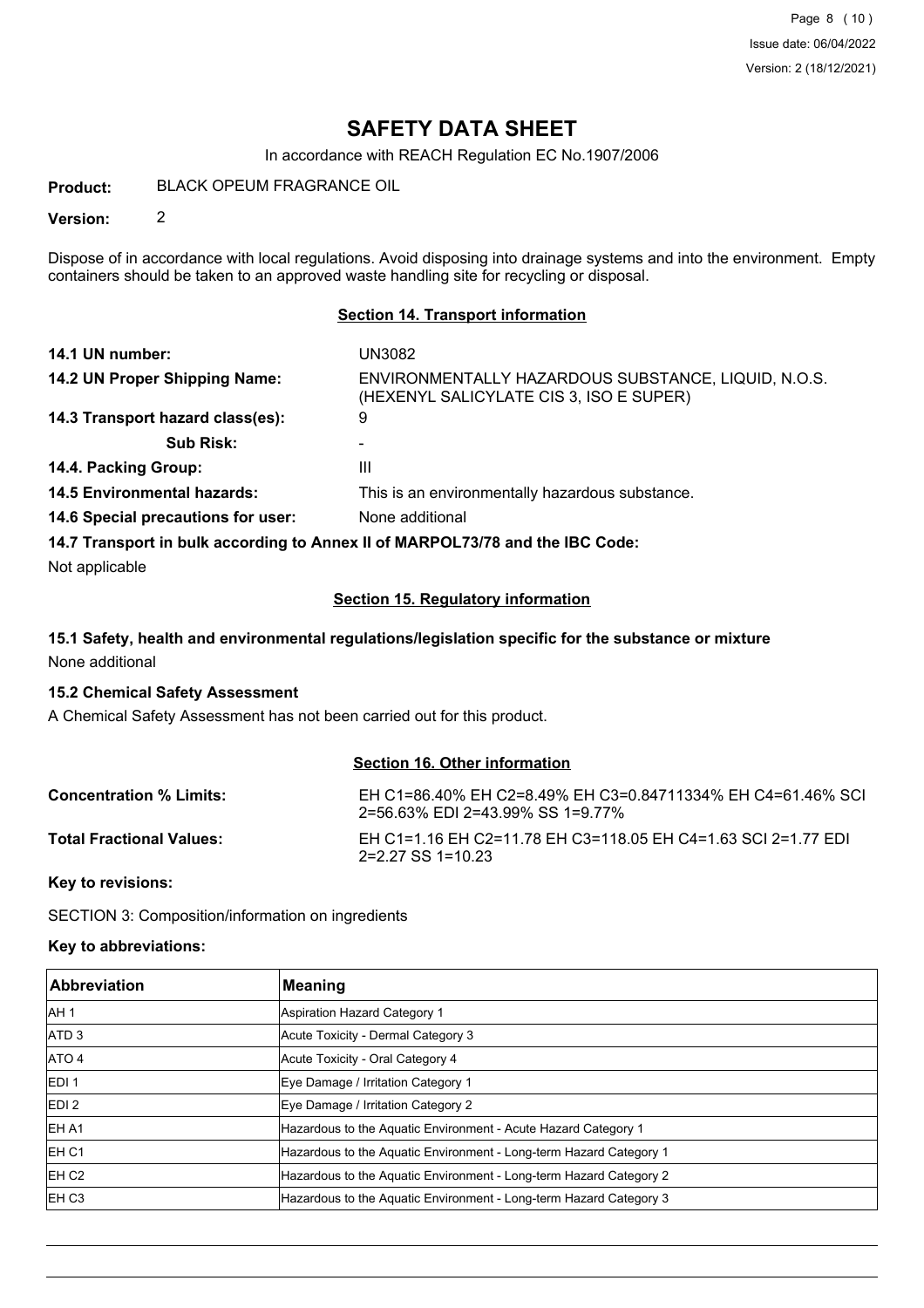Page 9 (10) Issue date: 06/04/2022 Version: 2 (18/12/2021)

# **SAFETY DATA SHEET**

In accordance with REACH Regulation EC No.1907/2006

#### **Product:** BLACK OPEUM FRAGRANCE OIL

### **Version:** 2

| FL <sub>3</sub>  | Flammable Liquid, Hazard Category 3                                                                                                |
|------------------|------------------------------------------------------------------------------------------------------------------------------------|
| H226             | Flammable liquid and vapour.                                                                                                       |
| H302             | Harmful if swallowed.                                                                                                              |
| H304             | May be fatal if swallowed and enters airways.                                                                                      |
| H311             | Toxic in contact with skin.                                                                                                        |
| H315             | Causes skin irritation.                                                                                                            |
| H317             | May cause an allergic skin reaction.                                                                                               |
| H318             | Causes serious eye damage.                                                                                                         |
| H319             | Causes serious eye irritation.                                                                                                     |
| H361             | Suspected of damaging fertility or the unborn child (exposure route).                                                              |
| H373             | May cause damage to organs (organs) through prolonged or repeated exposure (exposure route).                                       |
| H400             | Very toxic to aquatic life.                                                                                                        |
| H410             | Very toxic to aquatic life with long lasting effects.                                                                              |
| H411             | Toxic to aquatic life with long lasting effects.                                                                                   |
| H412             | Harmful to aquatic life with long lasting effects.                                                                                 |
| P202             | Do not handle until all safety precautions have been read and understood.                                                          |
| P210             | Keep away from heat, sparks, open flames and hot surfaces. - No smoking.                                                           |
| P233             | Keep container tightly closed.                                                                                                     |
| P240             | Ground/bond container and receiving equipment.                                                                                     |
| P241             | Use explosion-proof electrical, ventilating and lighting equipment.                                                                |
| P242             | Use only non-sparking tools.                                                                                                       |
| P243             | Take precautionary measures against static discharge.                                                                              |
| P <sub>260</sub> | Do not breathe vapour or dust.                                                                                                     |
| P261             | Avoid breathing vapour or dust.                                                                                                    |
| P <sub>264</sub> | Wash hands and other contacted skin thoroughly after handling.                                                                     |
| P270             | Do not eat, drink or smoke when using this product.                                                                                |
| P272             | Contaminated work clothing should not be allowed out of the workplace.                                                             |
| P273             | Avoid release to the environment.                                                                                                  |
| P <sub>280</sub> | Wear protective gloves/eye protection/face protection.                                                                             |
| P301/310         | IF SWALLOWED: Immediately call a POISON CENTER or doctor/physician.                                                                |
| P301/312         | IF SWALLOWED: call a POISON CENTER or doctor/physician if you feel unwell.                                                         |
| P302/352         | IF ON SKIN: Wash with plenty of soap and water.                                                                                    |
| P303/361/353     | IF ON SKIN (or hair): Remove/take off immediately all contaminated clothing. Rinse skin with water/shower.                         |
| P305/351/338     | IF IN EYES: Rinse cautiously with water for several minutes. Remove contact lenses, if present and easy to<br>do. Continue rinsing |
| P308/313         | IF exposed or concerned: Get medical advice/attention.                                                                             |
| P310             | Immediately call a POISON CENTER or doctor/physician.                                                                              |
| P330             | Rinse mouth.                                                                                                                       |
| P331             | Do not induce vomiting.                                                                                                            |
| P332/313         | If skin irritation occurs: Get medical advice/attention.                                                                           |
| P333/313         | If skin irritation or rash occurs: Get medical advice/attention.                                                                   |
| P337/313         | If eye irritation persists: Get medical advice/attention.                                                                          |
|                  |                                                                                                                                    |